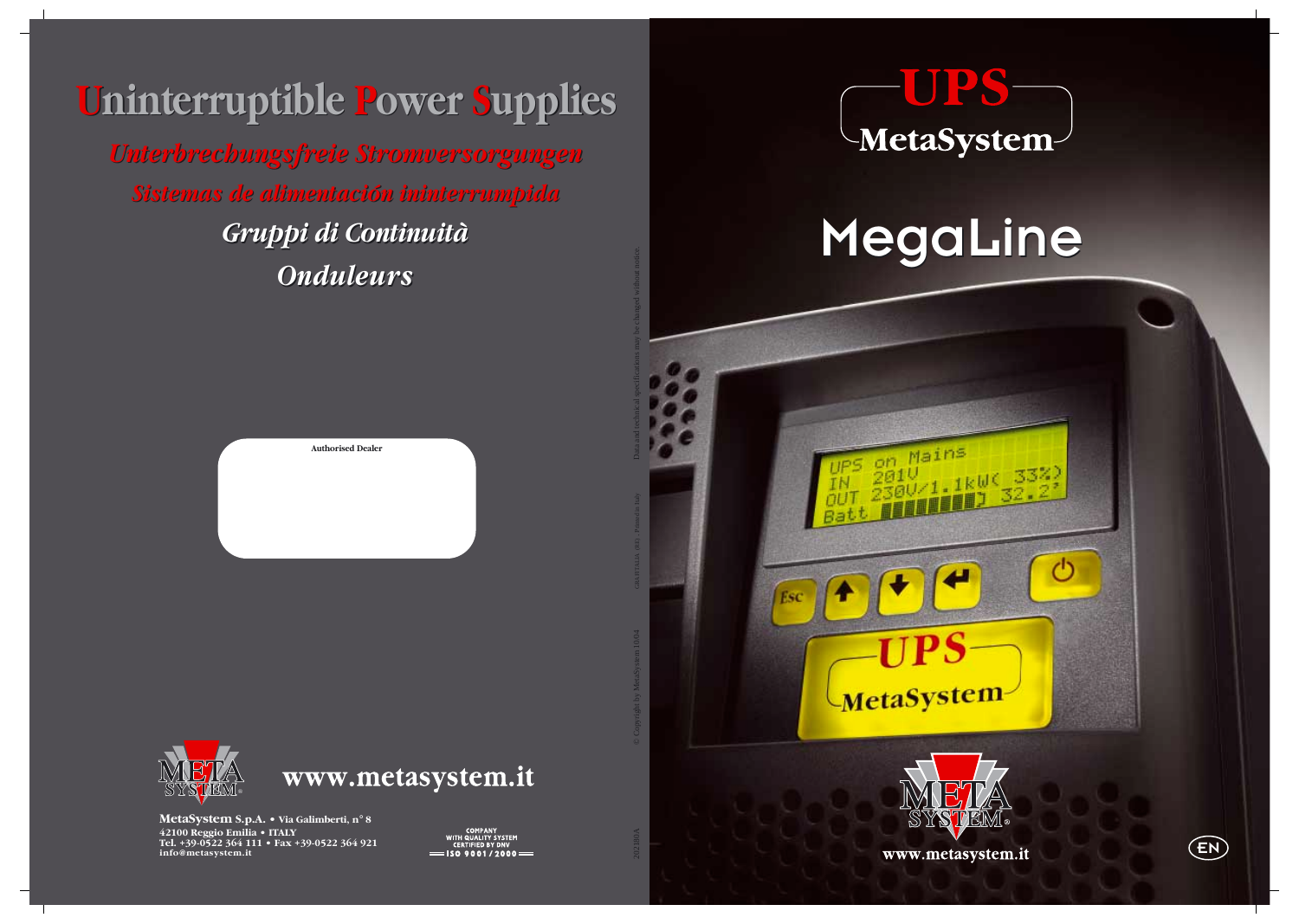

### **Quality**



*MetaSystem has been actively pursuing the path towards Quality for many years, confident that the future can only be tackled by way of optimum efficiency. The validity of the company's policy was confirmed by the certification of MetaSystem's Quality System to UNI EN ISO 9001 standards in 1996 (design production - sales - service).*

*The additional certifications awarded by the world's leading motor vehicle manufacturers, as well as current upgrading to ISO 14000 standards, have contributed to the continuing enhancement of already high standards in production. Quality is not just an objective, therefore, but an essential prerequisite for the daily application of every resource.*



*Production premises for Power products UPS production lines - 1989*



### **Technology**

*MetaSystem has been manufacturing UPS for over 25 years and from the very outset the company motto was 'Our technology at the service of your safety'. This is why MetaSystem believes in on line - dual conversion technology, which safeguards the highest levels of protection; in actual fact, we were the first to launch modular, redundant UPS on the market back in 1993 with our HF series.*



*The continuity of operation guaranteed by redundancy and the assured expandability of modular technology opened new horizons in the use of UPS for critical applications.*



*UPS Production - 2002*

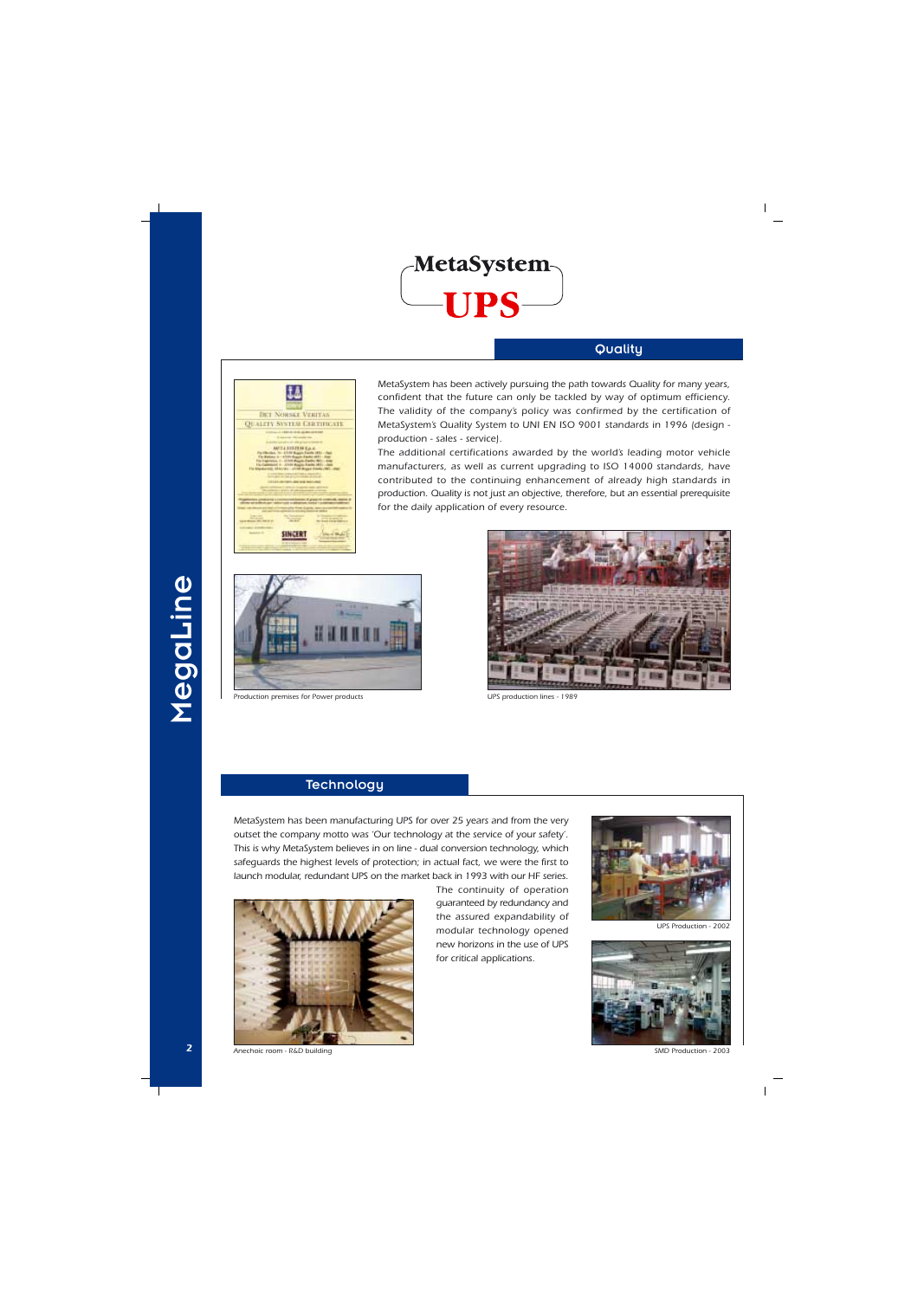

### On Line Dual Conversion

*This is the only technology that provides a sure fire solution to any power supply problem caused by variations in the frequency or the amplitude of the input voltage. The decoupling of the output from*



*Block diagram - UPS On Line dual conversion*

*the input makes operation possible with a wide input voltage range, reducing the number of battery switchovers and allowing operation with gen-sets and frequency conversion. Thanks to the inverter, intervention time is nil because it is always on-line, so any transfer time is eliminated.*



*The modular architecture of electronics and batteries admits redundant configurations, simplified maintenance and the option of future expansion.*



### Modular



*The MegaLines are modular in both power and autonomy*

### Redundant

*Redundancy in terms of both the power modules and the batteries: rectifier, inverter and battery charger are all fitted on each of the power boards. Operating continuity is always guaranteed, even if one of the modules should fail, without any interruption or switchover, thanks to parallel load sharing (all the boards participate in the supply of power to the load). The level of redundancy is set via software using the display, to warn when redundancy, but not operation, may be endangered because of an increase in consumption.*



*If one board fails, the others share the load. The same principle goes for the batteries.*

### Programmable



*All the operating data and UPS settings are readily accessible by way of the LCD panel. The operating parameters can be set in UPS Setup in order to optimise their application. It is also possible to programme UPS switch on, switch off and testing with a daily, weekly or monthly schedule, or on command. The LCD display is extremely user friendly, so that these operations are also accessible to the less experienced. Password protection, however, is envisaged.*

### Expandable

*Easy to expand in power and autonomy thanks to the full modularity of the boards and the low voltage (36V) battery kits, enabling the battery operation time to be customised according to the specific application. All the models, even the single cabinet versions up to 5000 VA, can be easily connected to external battery cabinets without the need for any modifications thanks to the standard, plug&play-type connection.*



*If three boards are not enough, fit an extra one. The load is automatically redistributed*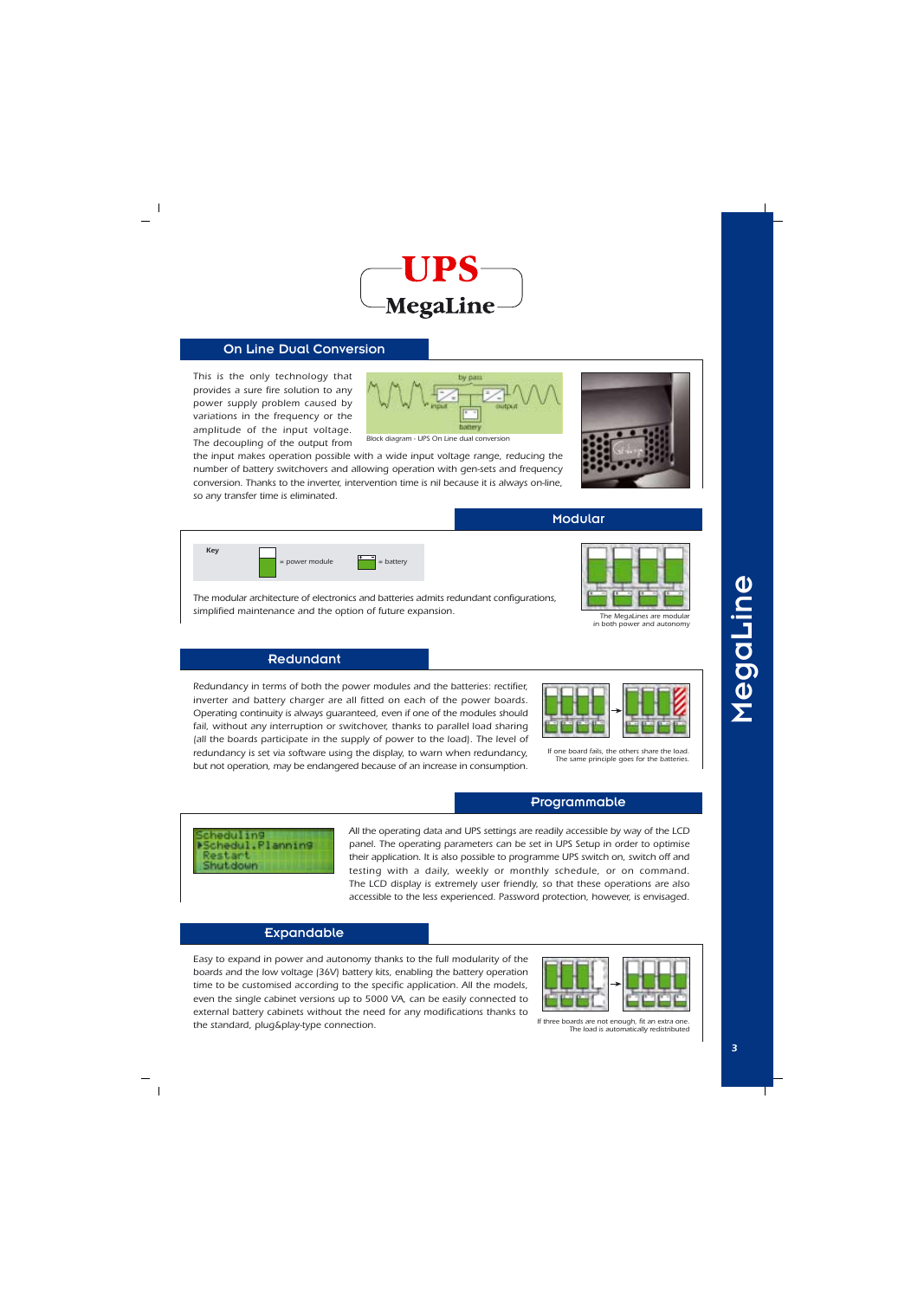

# *Operating principle*



## *High uptime thanks to redundancy and load sharing*

*All the modules inside the MegaLines supply the load contemporarily, and all the batteries contribute to the supply of backup energy.*

*If one of the modules stops working, the others will all continue supplying the load without any interruption, redistributing the percentage of load that was previously supplied by the module now out of order. For example: redundant MegaLine 3750 N+1 supplying a load of 2250 VA. Each module supplies 750 VA. One module goes out of order. The others now supply 1125 VA each.*

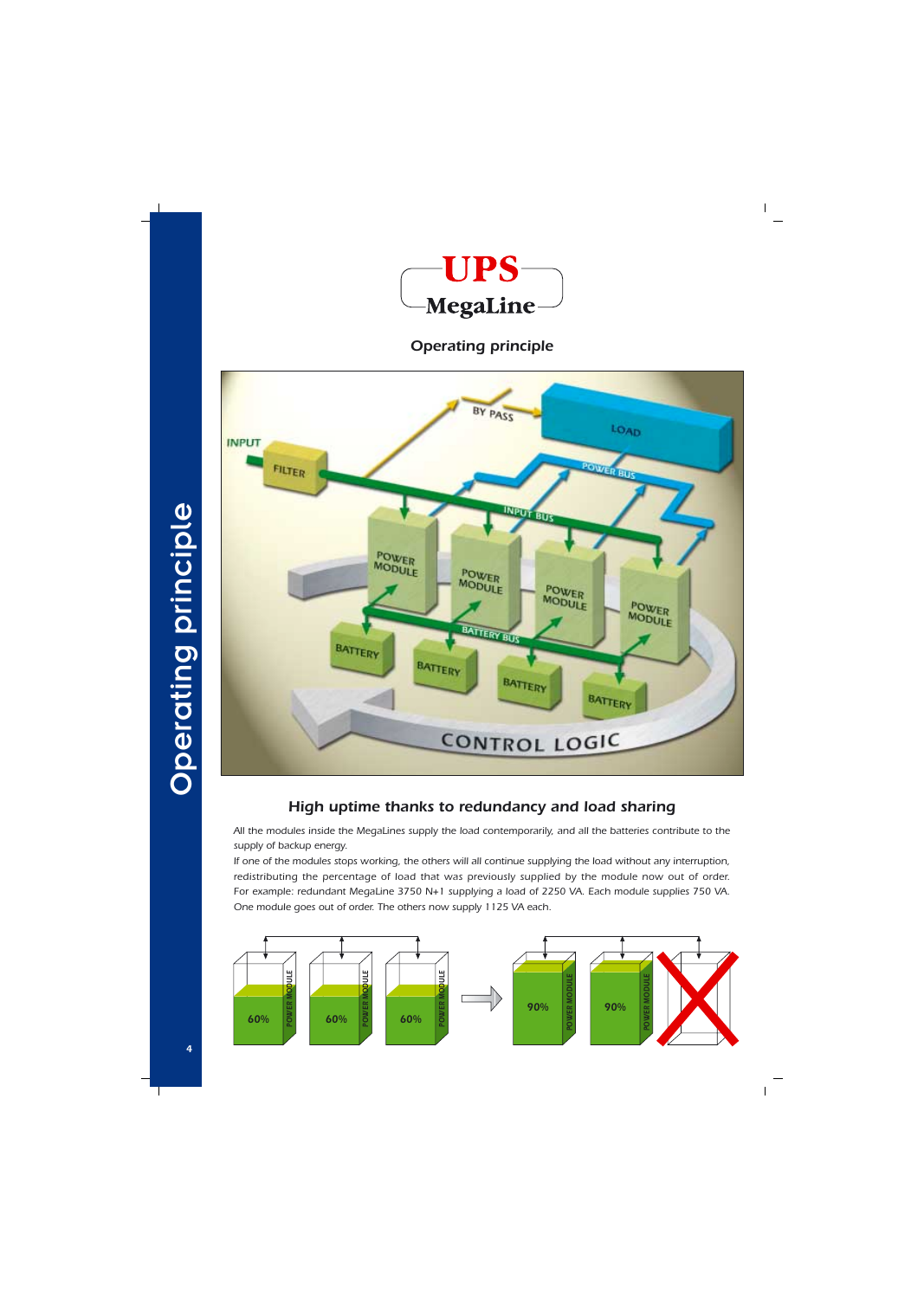

# *"PLUS"*

- *Input power factor > 0.99*
- *Input current harmonic distortion < 3%*
- *Advanced expandability of autonomy*
- *Static bypass*
- *Class A/B (immunity/emission)*
- *Automatic sensing (in/out frequency)*
- *Plug & play for gen-sets*
- *Noise level < 40 dBA*
- *Double IBC (intelligent battery charger)*
- *Long life battery control*



*Each MegaLine power module is a true, on line dual conversion, with PFC rectifier - inverter - booster and battery charger. All the blocks of all the modules are in parallel, as are the batteries.*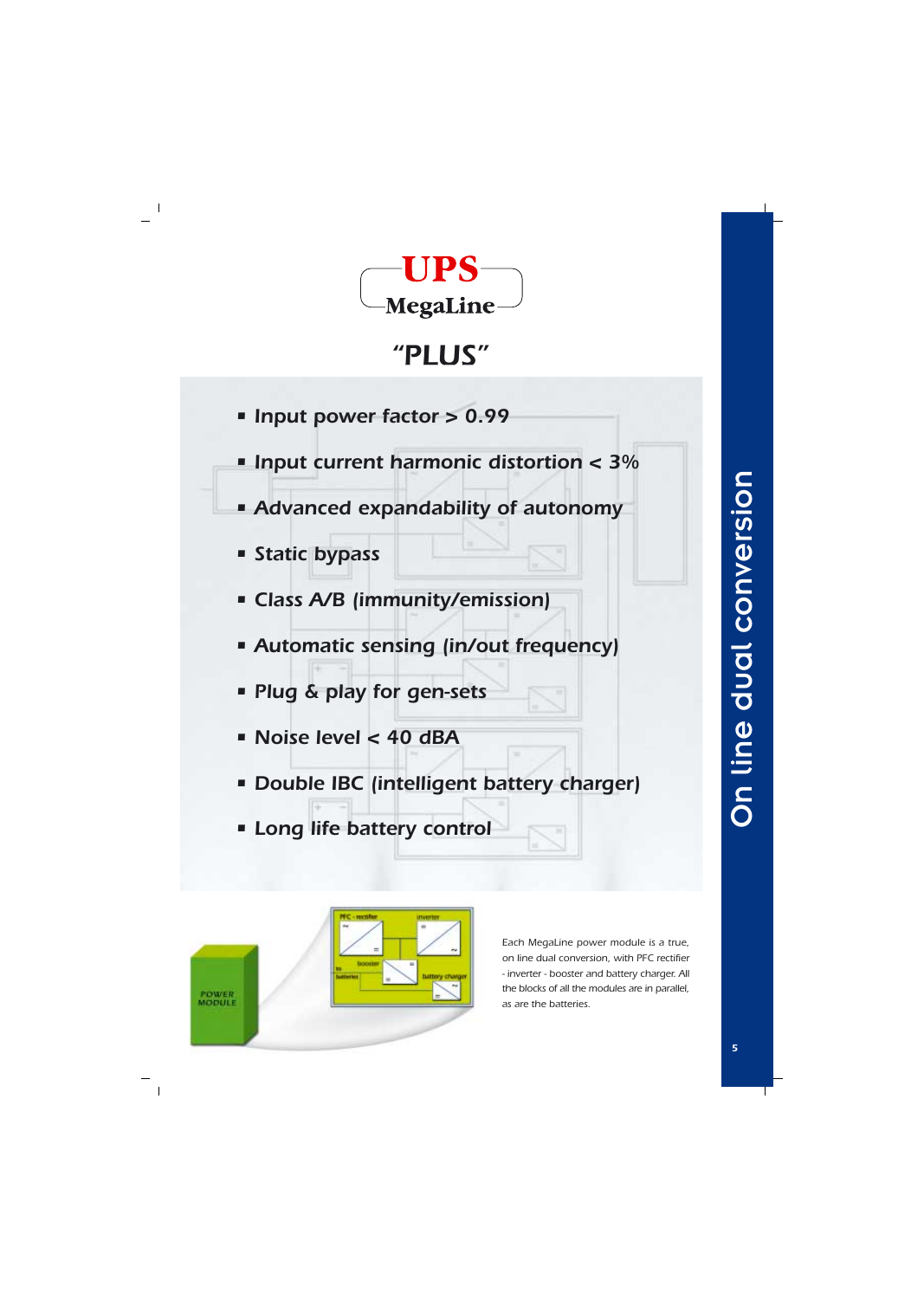

### *Modular*

*Modularity and total resource distribution lead to MegaLine UPS offering superior uptime.*



### *Programmable*

*The LCD display makes all diagnostics data and programmable menus accessible without the need for a PC connection.*





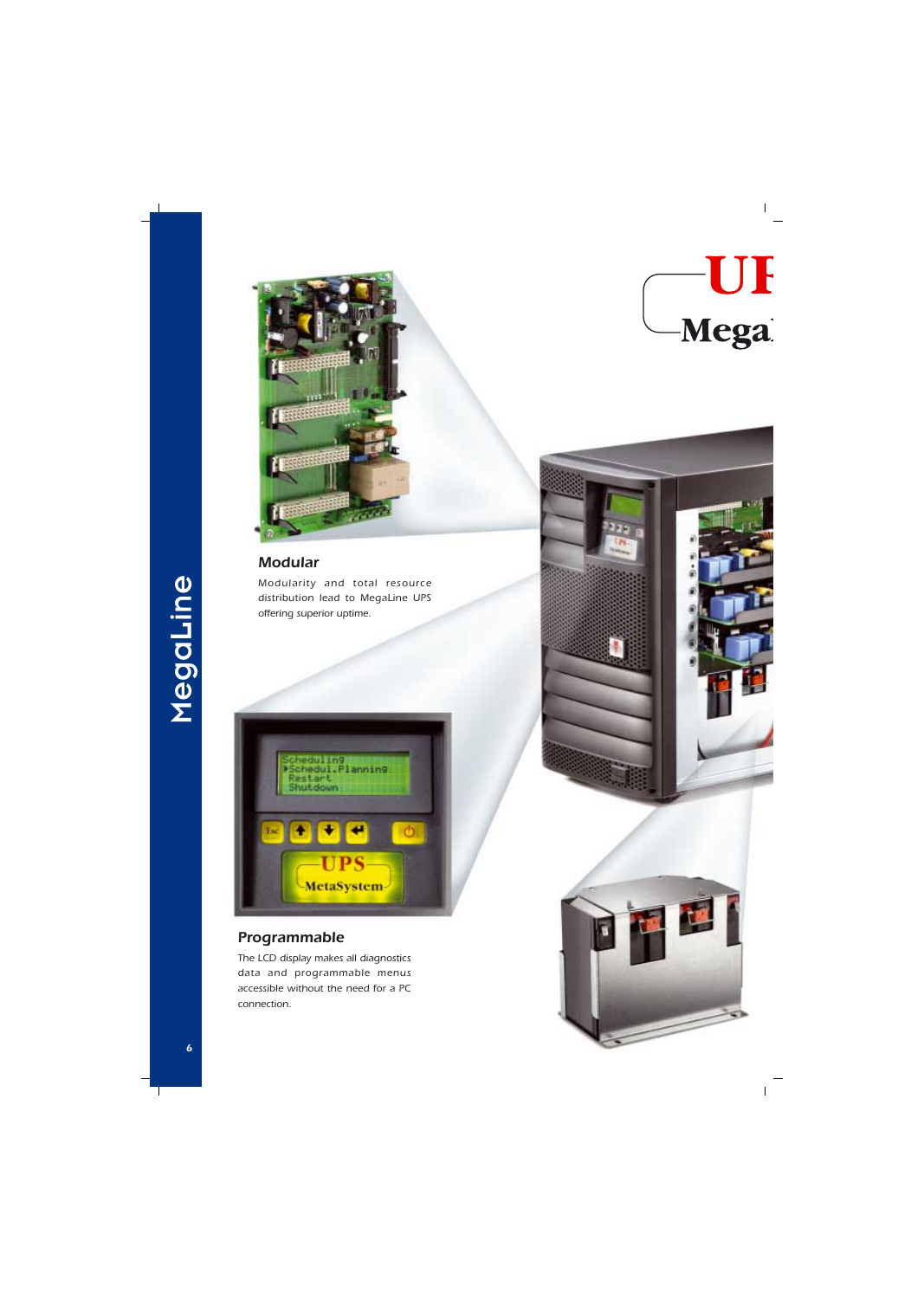

### *On line dual conversion*

*Sophisticated control logic makes certain that the performance of the MegaLines is at the top of their category.*

### *Redundant & Expandable*

*In both power and back up. Boards and batteries can be easily added or removed, reducing the average downtime.*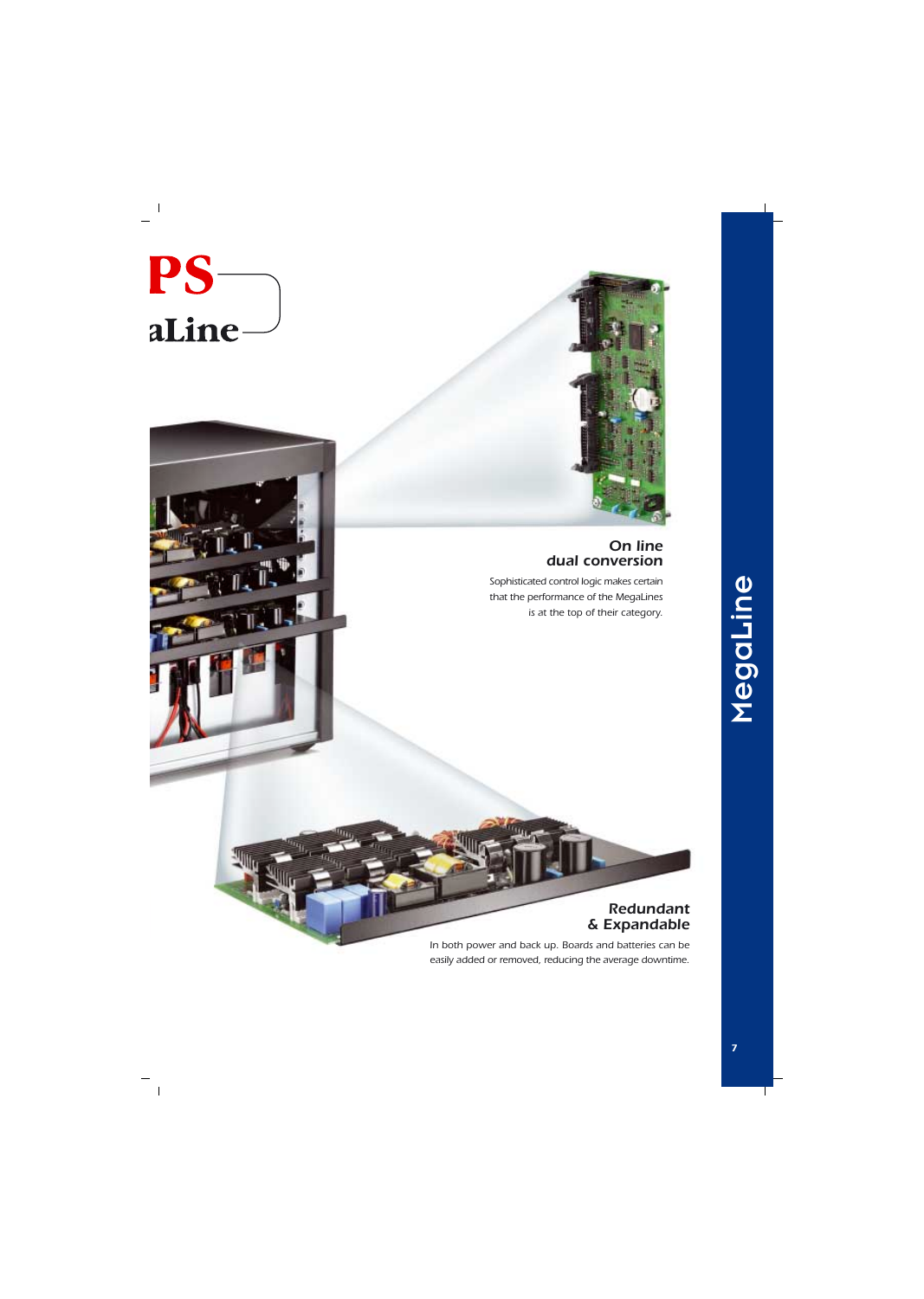

*Not only do the MegaLines offer all the standard features of the best on line - dual conversion products, they also offer top-of-the class performance and functions. They are available in two families, with either a single or a double cabinet. The 4 single cabinet models can supply from 1250 to 5000 VA, and can house a maximum of 4 power boards and 4 battery kits. Additional batteries can be housed in bespoke cabinets that are easily connected up thanks to their standard presetting for the expansion of autonomy.*



### *Effective acoustic and visual signals, even from a considerable distance High Frequency and high efficiency with a reduced footprint*

*Static bypass*

*External maintenance bypass (optional)*

*Cold charging*

*Real time confirmation of residual autonomy and charge status on the LCD display*

*Input section:*

*Input PF > 0.98 whatever the percentage of load THD of input current < 3%*

*Wide range of input voltage and frequency*

*50 Hz or 60 Hz operating frequency with automatic identification*

*50 Hz in - 60 Hz out frequency conversion or vice versa*

*Extension of the input frequency range for operation with gen-sets DC start*

| <b>Technical specifications</b>  | <b>MegaLine</b><br>1250                                                       | <b>MegaLine</b><br>2500                                        | <b>MegaLine</b><br>3750 | <b>MegaLine</b><br>5000 |  |  |  |
|----------------------------------|-------------------------------------------------------------------------------|----------------------------------------------------------------|-------------------------|-------------------------|--|--|--|
| Technology                       | On line dual conversion                                                       |                                                                |                         |                         |  |  |  |
| Nominal power                    | 1250                                                                          | 2500                                                           | 3750                    | 5000                    |  |  |  |
| Active power                     | 875                                                                           | 1750                                                           | 2625                    | 3500                    |  |  |  |
| Nominal input voltage            | 230 V                                                                         |                                                                |                         |                         |  |  |  |
| Input voltage range              | 184÷264 V with 100% load - 100÷264 V with 50% load                            |                                                                |                         |                         |  |  |  |
| Input frequency                  | 50 / 60 Hz $\pm$ 2% autosensing                                               |                                                                |                         |                         |  |  |  |
| Input current THD                | $< 3\%$                                                                       |                                                                |                         |                         |  |  |  |
| Input power factor               | $> 0.99$ from 20% of load on                                                  |                                                                |                         |                         |  |  |  |
| Nominal output voltage           | 230 V $\pm$ 1%                                                                |                                                                |                         |                         |  |  |  |
| Nominal output frequency         | 50 / 60 Hz synchronized                                                       |                                                                |                         |                         |  |  |  |
| Output voltage THD               | $< 1\%$                                                                       |                                                                |                         |                         |  |  |  |
| <b>Batteries</b>                 | 3 pcs 12 V 9 Ah seald, lead-acid, maintenance free batteries each power board |                                                                |                         |                         |  |  |  |
| Batteries number                 | 3<br>9<br>12<br>6                                                             |                                                                |                         |                         |  |  |  |
| Back up - 80% load               |                                                                               | 11                                                             |                         |                         |  |  |  |
| Back up - 50% load               | 20                                                                            |                                                                |                         |                         |  |  |  |
| <b>Bypass</b>                    | Static + electromechanical - zero transfer time                               |                                                                |                         |                         |  |  |  |
| Overload capability (mains mode) |                                                                               | 150% for 30 sec. - 200% for 5 sec. Without bypass intervention |                         |                         |  |  |  |
| Acoustic noise @ 1m              | 40 dBA                                                                        |                                                                |                         |                         |  |  |  |
| Net weight (Kg)                  | 23,5                                                                          | 34                                                             | 43                      | 53                      |  |  |  |
| Size $(1 \times h \times d)$ mm  | 270 x 475 x 570                                                               |                                                                |                         |                         |  |  |  |
| Reference standards              | EN 50091-1-1, EN 50091-2, EN 50091-3                                          |                                                                |                         |                         |  |  |  |
| Installed power boards           | $\mathbf{1}$                                                                  | $\overline{2}$                                                 | 3                       | $\overline{4}$          |  |  |  |
| Available power slots            | 3                                                                             | 2                                                              | 1                       |                         |  |  |  |
| Installed battery kits           | $\mathbf{1}$                                                                  | 2                                                              | 3                       | $\overline{4}$          |  |  |  |
| Available battery slots          | 3                                                                             | $\overline{2}$                                                 | $\mathbf{1}$            | ÷,                      |  |  |  |
| Battery charger slots            |                                                                               | 1 - in dedicated battery cabinet (optional)                    |                         |                         |  |  |  |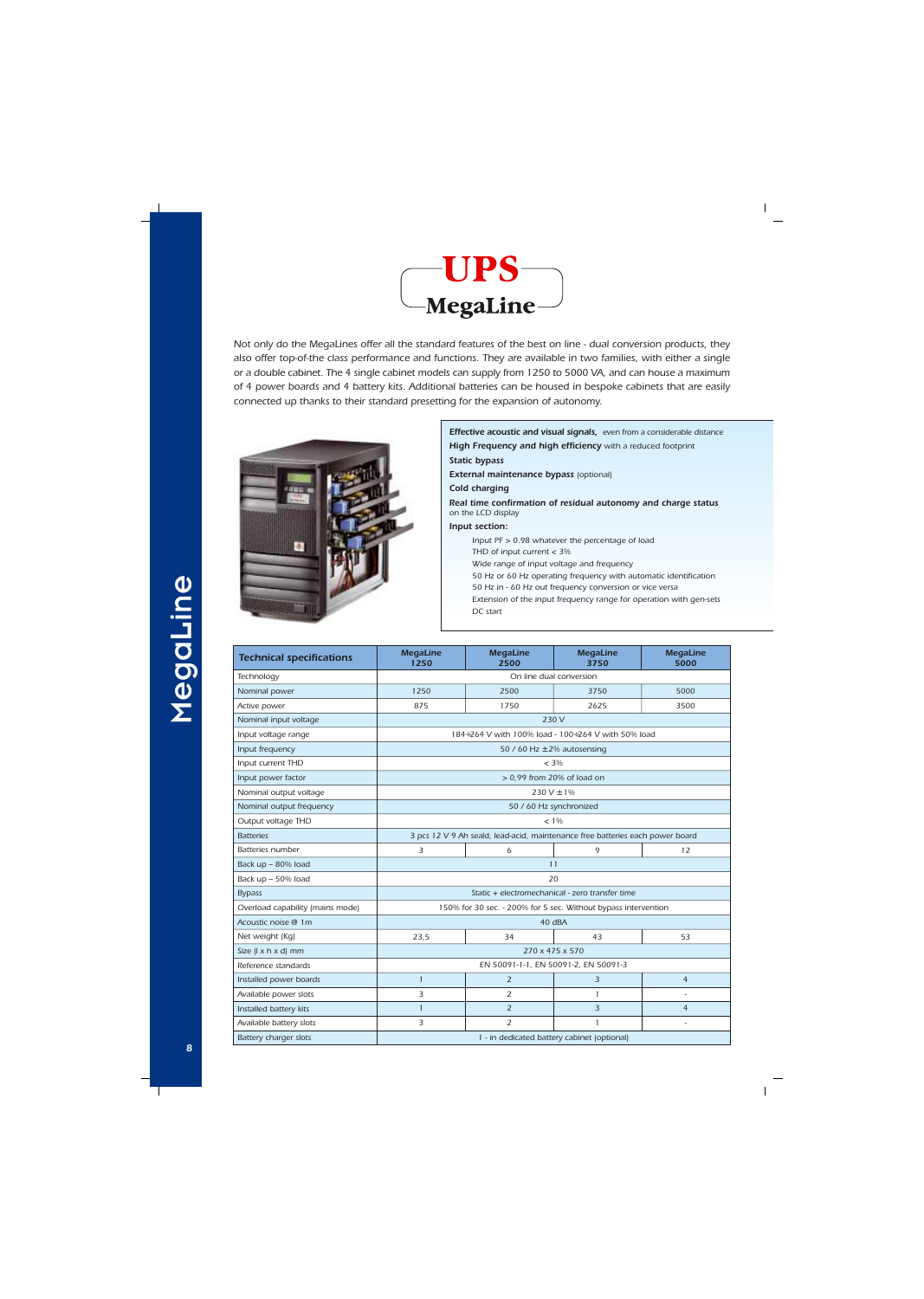

*The 5 double cabinet models can supply from 5000 to 10000 VA. They can house a maximum of 8 power boards, each supplying 1250 VA, and 10 battery kits in their bespoke cabinet, which also provides space for 1 extra battery charger. Extra battery cabinets, identical to the standard one supplied, can be added for further expansion of the backup time.*

### *Output section:*

*Eco mode operation (energy saving)*

*Load-waiting mode operation (protection on demand)*

*Output voltage can be adjusted in 1-volt steps on the front panel Low noise levels*

*Measurement of internal and external temperatures*

*Ventilation control based on temperature and load*

*Preset for remote emergency switch-off*

### *Class A/B (immunity emission)*

*All the MegaLine models comply with the most stringent standards in terms of both emission and immunity to electromagnetic interference, so that they can be used for any application, in either civil or industrial environments*

*Shutdown software can be downloaded free of charge off our website*



| <b>Technical specifications</b>  | <b>MegaLine</b><br>5000/2                                                     | <b>MegaLine</b><br>6250/2 | <b>MegaLine</b><br>7500/2                                      | <b>MegaLine</b><br>8750/2 | <b>MegaLine</b><br>10000/2 |  |  |  |
|----------------------------------|-------------------------------------------------------------------------------|---------------------------|----------------------------------------------------------------|---------------------------|----------------------------|--|--|--|
| Technology                       |                                                                               |                           | On line dual conversion                                        |                           |                            |  |  |  |
| Nominal power                    | 5000                                                                          | 6250                      | 7500                                                           | 8750                      | 10000                      |  |  |  |
| Active power                     | 3500                                                                          | 4375                      | 5250                                                           | 6125                      | 7000                       |  |  |  |
| Nominal input voltage            |                                                                               |                           | 230 V                                                          |                           |                            |  |  |  |
| Input voltage range              |                                                                               |                           | 184÷264 V with 100% load - 100÷264 V with 50% load             |                           |                            |  |  |  |
| Input frequency                  |                                                                               |                           | 50 / 60 Hz $\pm$ 2% autosensing                                |                           |                            |  |  |  |
| Input current THD                | $< 3\%$                                                                       |                           |                                                                |                           |                            |  |  |  |
| Input power factor               | $> 0.99$ from 20% of load on                                                  |                           |                                                                |                           |                            |  |  |  |
| Nominal output voltage           | $230 V \pm 1\%$                                                               |                           |                                                                |                           |                            |  |  |  |
| Nominal output frequency         | 50 / 60 Hz synchronized                                                       |                           |                                                                |                           |                            |  |  |  |
| Output voltage THD               | $< 1\%$                                                                       |                           |                                                                |                           |                            |  |  |  |
| <b>Batteries</b>                 | 3 pcs 12 V 9 Ah seald, lead-acid, maintenance free batteries each power board |                           |                                                                |                           |                            |  |  |  |
| <b>Batteries number</b>          | 12<br>15<br>18<br>21<br>24                                                    |                           |                                                                |                           |                            |  |  |  |
| Back up - 80% load               |                                                                               |                           | 11                                                             |                           |                            |  |  |  |
| Back up - 50% load               |                                                                               |                           | 20                                                             |                           |                            |  |  |  |
| <b>Bypass</b>                    |                                                                               |                           | Static + electromechanical – zero transfer time                |                           |                            |  |  |  |
| Overload capability (mains mode) |                                                                               |                           | 150% for 30 sec. - 200% for 5 sec. Without bypass intervention |                           |                            |  |  |  |
| Acoustic noise @ 1m              | 40 dBA                                                                        |                           |                                                                |                           |                            |  |  |  |
| Net weight (Kg)                  | $24 + 50$                                                                     | $26,5 + 57,5$             | $29 + 65$                                                      | $31,5 + 72,5$             | $34 + 80$                  |  |  |  |
| Size (I x h x d) mm              | 270 x 475 x 570 x 2 cabinets                                                  |                           |                                                                |                           |                            |  |  |  |
| Reference standards              | EN 50091-1-1, EN 50091-2, EN 50091-3                                          |                           |                                                                |                           |                            |  |  |  |
| Installed power boards           | $\overline{4}$                                                                | 5                         | 6                                                              | $\overline{7}$            | 8                          |  |  |  |
| Available power slots            | 4                                                                             | 3                         | 2                                                              | 1                         |                            |  |  |  |
| Installed battery kits           | $\overline{4}$                                                                | 5                         | 6                                                              | $\overline{7}$            | 8                          |  |  |  |
| Available battery slots          | 6                                                                             | 5                         | $\overline{4}$                                                 | 3                         | $\overline{2}$             |  |  |  |
| Battery charger slots            |                                                                               |                           | 1 - in dedicated battery cabinet                               |                           |                            |  |  |  |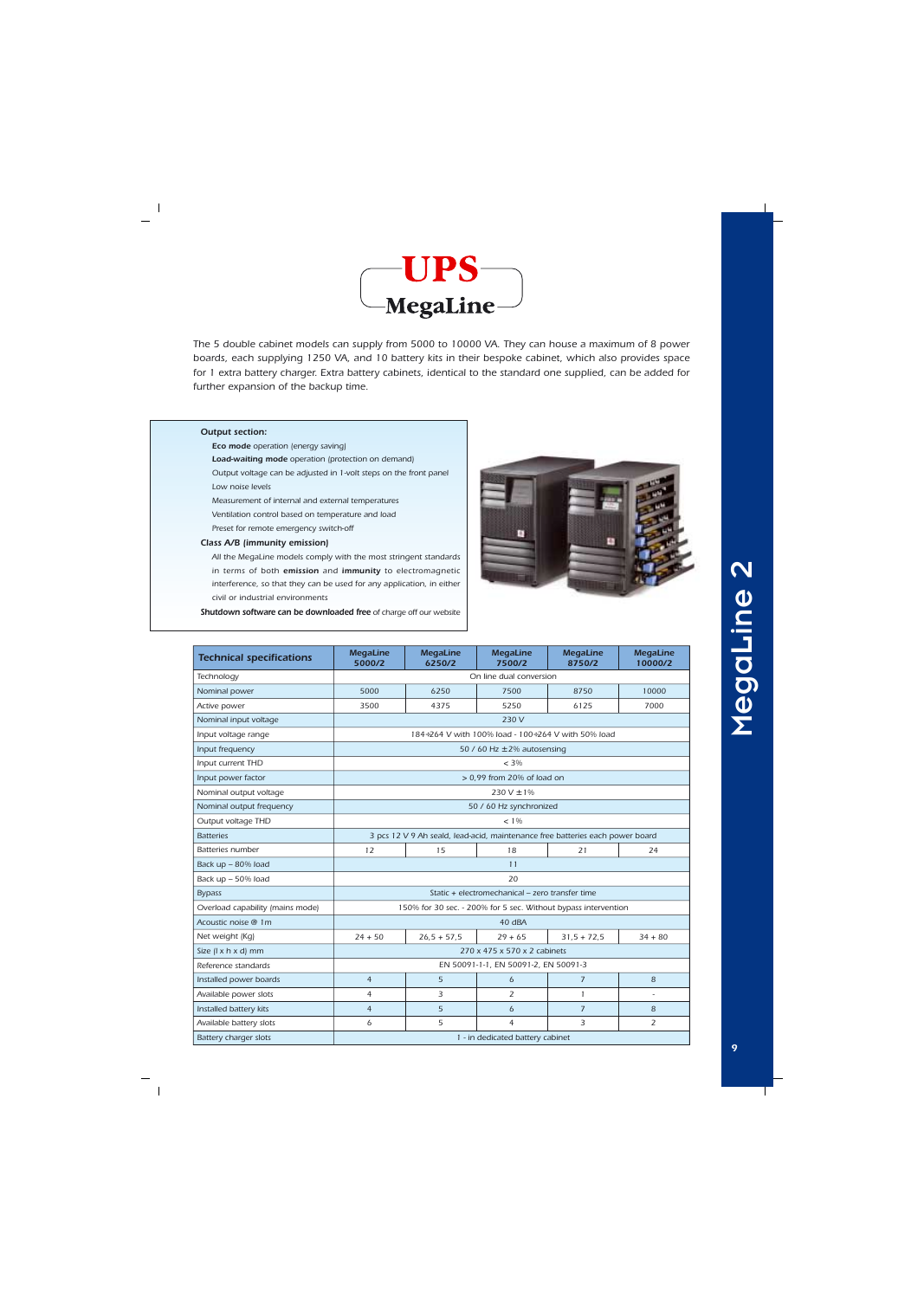

*The LCD display provides various information, ranging from basic data such as the name of the model, its power rating, the version of the software and its serial number, to more advanced information concerning the input and output sections, the batteries … these can*

*be found in the various submenus in the UPS INFO menu.*

Info UP 5 Megaline Mod 3750 POut max 2625W **W** Ver 1.074

### *Input*



*The submenu in the INPUT section keeps the user informed as regards all the sensitive data concerning UPS operation without the need to connect up any software.*

*The active and apparent input power, the effective voltage and current,*



*the frequency, the crest factor and the power factor can be consulted at any time during mains operation by simply navigating in two menus.*

### Output Power 95 I V 951UA APPar. Power RMS उता

*Output*

*Similar information to that provided for the input section is also available for the OUTPUT section.*

*The data shown on the first screen (the display is scrolled down vertically to enable access to all the information provided) is especially important*

Put **RMS**  $4.161$  $rac{6}{91}$  $rac{10}{112}$ Peak Current 49. nesuency

*for precise monitoring of load levels and thus the prevention of complications, such as overloads.*

### *Batteries*



| Batteries<br>Voltage 40.1<br>Residual Car. 99<br>Discharge count |  |
|------------------------------------------------------------------|--|

*The BATTERIES menu provides important information both concerning the current status of the batteries (charging voltage, residual capacity) and also a battery log. The number of complete discharges, the hours of use, the type of calibration in use, any autonomy expansion kits or extra battery*

> *chargers fitted, are all fundamental parameters when assessing the life and usage of the batteries and for scheduling their replacement.*

> *The calibration of the batteries, set in the TOOLS menu, is needed for acquiring the typical discharge parameters for*

*the batteries in use. It can be executed on command or planned as part of a regular schedule. The UPS updates it automatically each time the batteries are fully discharged. The advantage of calibration, used for the calculation of the autonomy and the recharge time, is that it takes a large number of factors into consideration, even those relating to the environment such as the impact of temperature and age.*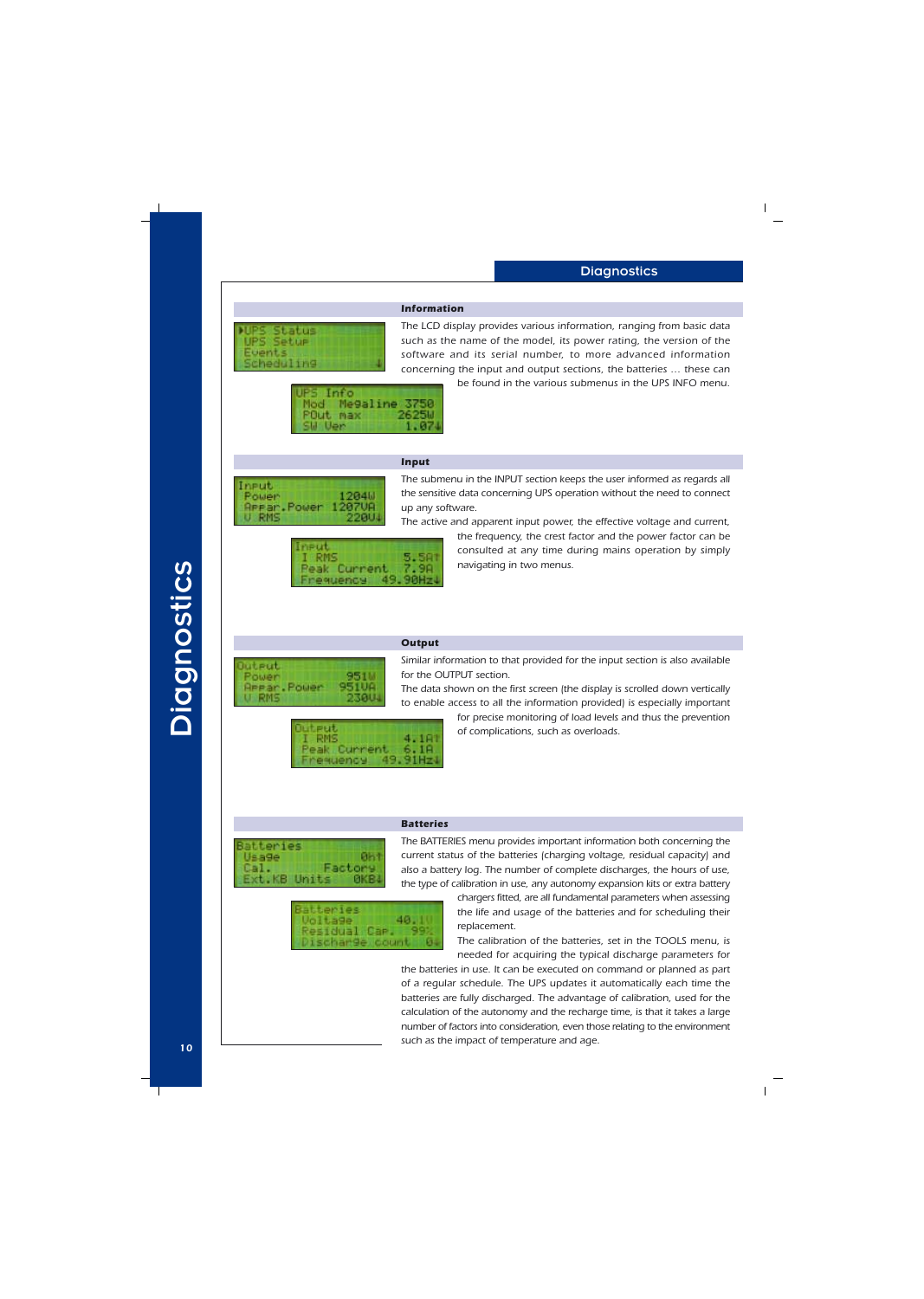### Setup software

### *Programming*

*With the MegaLine's LCD display, it is very simple to schedule the automatic switching on and off of the UPS, without the need to connect up a computer. Even battery calibration and testing can be scheduled. A total of 16 programming events can be stored in its memory. The events can take place:*

- √ *Daily*
- √ *Weekly*
- √ *Monthly*
- √ *On command*

*so that each individual type of event can be managed with total flexibility (e.g. regular on/off but occasional calibration).*

### *Bypass*

*The BYPASS can also be scheduled to operate in a variety of ways:*

- √ *Off line energy saving*
- √ *Load waiting– the UPS switches on when the load exceeds the threshold that is set on the panel*
- √ *Forced bypass– the UPS is excluded from the system*

*The delay before intervention can also be adjusted to allow for repeated peaks of consumption by the load by modifying the speed of the dipswitch (e.g. for laser printers or photocopying machines).*

### *Backup*

*The method used to manage autonomy can be customised according to the requirements of the particular application. It is possible to choose between time-based management or management based on the battery voltage threshold.*

*For example, with time-based management, it is possible to set the time limit for battery operation or the maximum operating time after the reserve signal (UPS close to battery exhaustion). With voltage threshold management, the thresholds can be adjusted to safeguard optimum or customised use of the available resources. EXTERNAL OPTIONS is used for the recognition of expanded autonomies or additional battery chargers.*

### *Output configuration*

*The output voltage can be adjusted in 1-Volt steps whereas the frequency can be set to a fixed value, separate from the input, or left free to synchronise with the input. With fixed frequency, the MegaLine can be set for operation as a frequency converter. Redundancy N+X, on the other hand, is a warning function: if parameter X=1,2 etc is set, the power of one module is reserved exclusively for redundancy and a warning signal is provided should the load exceed the power available. For example: MegaLine 3750 - Redundancy N+1 – load 2100 VA.*

*1250 VA of the available 3750 VA is redundant whilst the remaining 2500 VA is for use by the load. Should the load increase in excess of 2500 VA, the UPS will warn that redundancy is no longer available. It will, however, continue to supply the load correctly.*







atteries

aracity Manag. Reserve Time Max Time On Batt



Fri

お年ご 和田 一

Restart

cheduling

Schedul.Planning



17460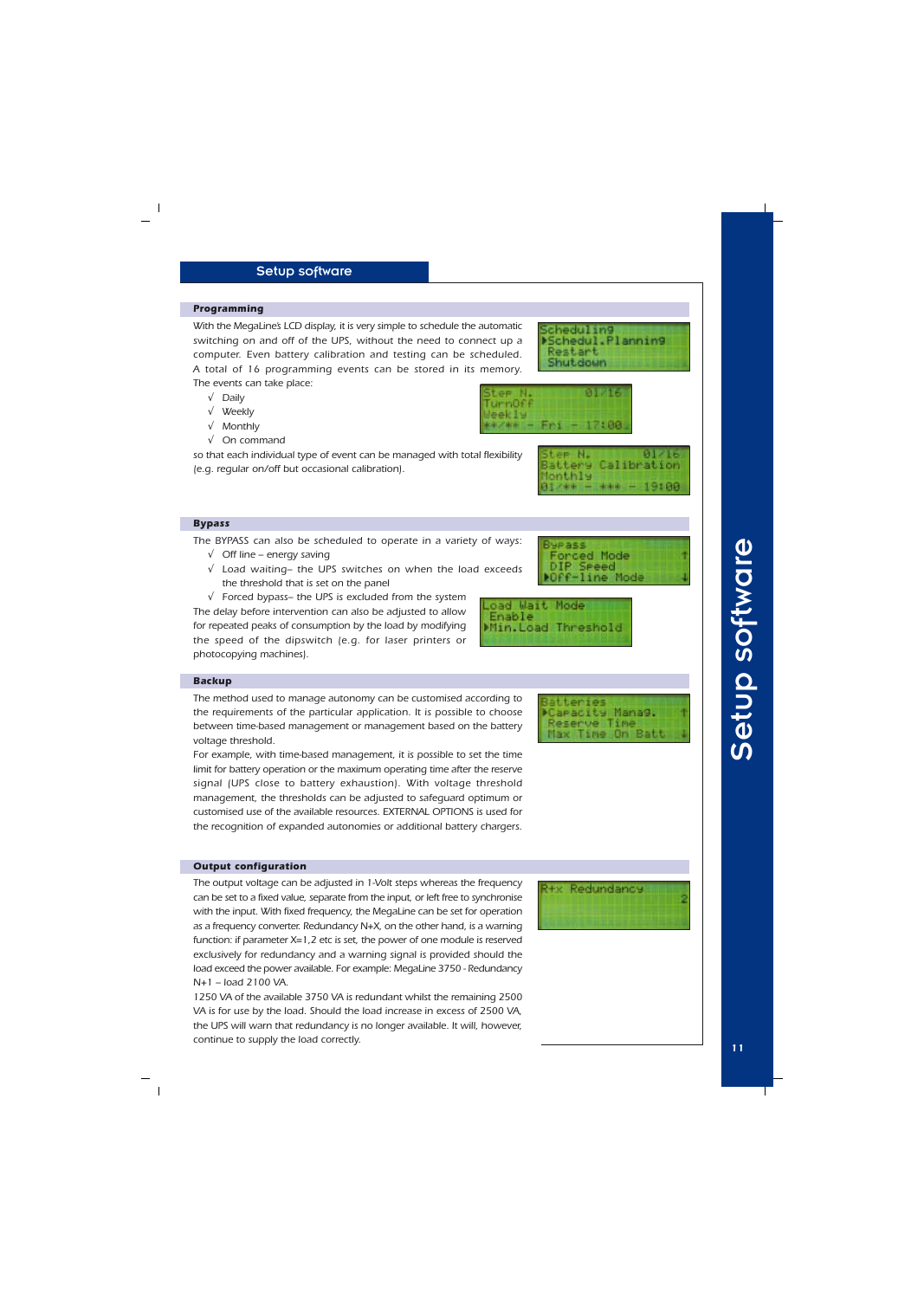### Alarms and signals



*An acoustic signal and high-visibility flashing on the backlit front panel ensure that any alarm signal is noticed immediately.*

*The signals can be divided up into various categories based on their severity:*

*Normal Operation – Fixed Green*

*• Normal operation, no anomaly.*

*Battery Mode – Flashing Yellow*

*• Battery operation, accompanied by a slow, intermittent acoustic alarm signal, which can be silenced.*

*Severe alarm – Fixed Red (accompanied by an acoustic alarm signal)*

- *• Operation blocked*
- *• Anomalies concerning the output voltage*

*Warning – Flashing Red (accompanied by an acoustic alarm signal)*

- *• Failure of one or more power modules*
- *• Incorrect connection of neutral on input*
- *• Overload*

*The events log can be accessed from the front panel and can store up to 192 successive events, complete with the date and time they took place.*

*Self-diagnostics and the memorisation of events facilitate the identification of hardware faults or anomalies in UPS operation (overload, high temperature, etc.), thus making it possible to solve any problems much quicker. The internal clock is adjusted by default and also manages daylight saving / standard time changes automatically.*

### GSM Telediagnostics

*The GSM interface module features two operating modes:*

- *Alarm*
- *Control*

*In alarm mode, the UPS uses the GSM interface to call the preset numbers and commence data or SMS transmission. This can be used to receive alarms from the UPS and then to interrogate it, giving it orders depending on the type of alarm signal received.*



*In control mode, the GSM module acts as a modem, allowing the UPS to be called from a distance and then executing information polling in order to verify its operating status at regular intervals and to carry out programming via SMS or data connection.*

*The GSM module is interfaced using a dedicated port; it does not, therefore, compromise the use of either the RS232 serial port or of the two logic level interfaces on the UPS.*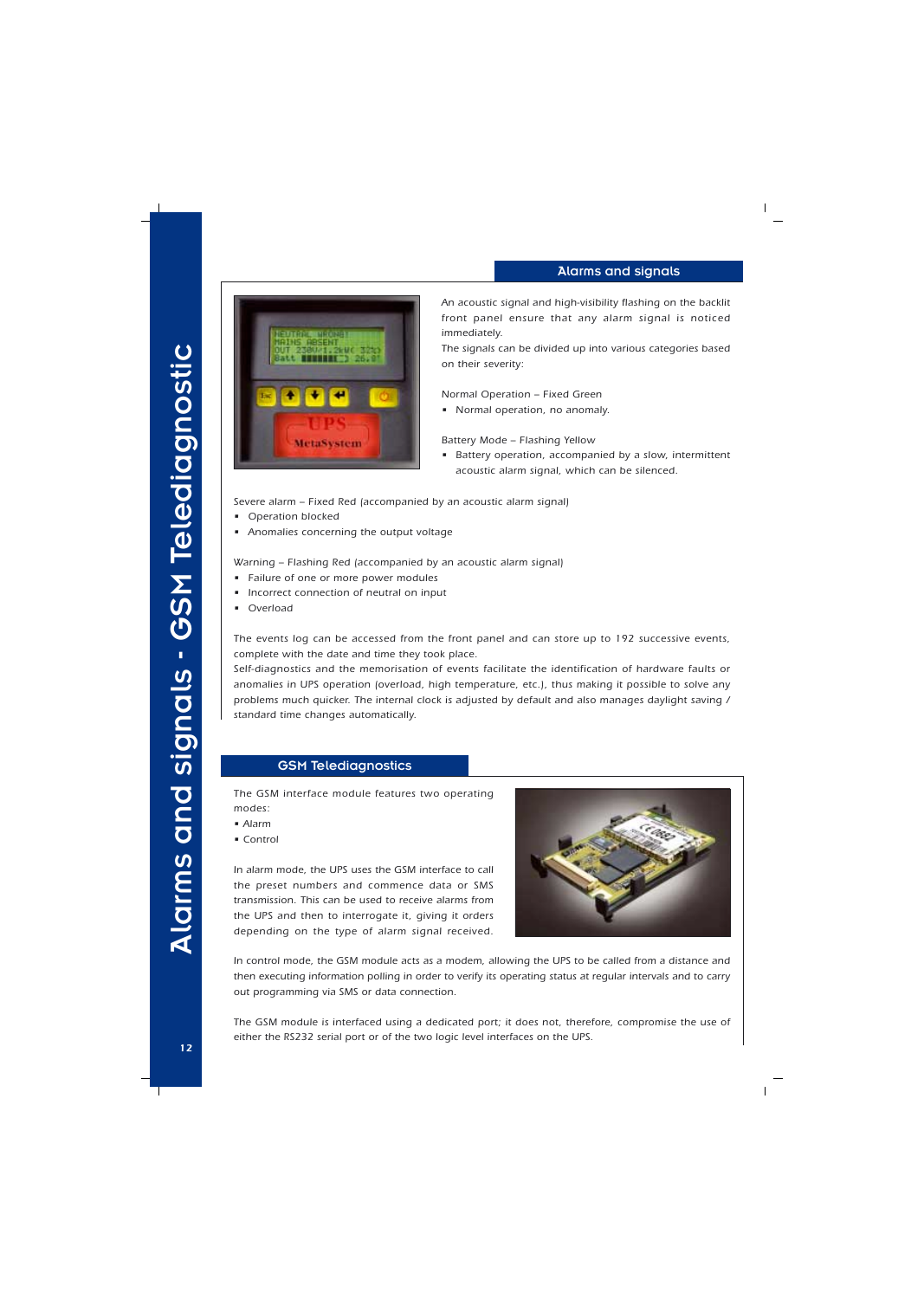# Battery Mode Operation Battery Mode Operation

### Battery Mode Operation

*A slow intermittent acoustic signal, which can be silenced, and high-visibility yellow flashing of the entire front panel informs the user that the UPS is operating in battery mode.*

*During the discharge stage, the MegaLine indicates:*

- √ *The percentage of residual charge*
- √ *The amount of autonomy time actually remaining*
- √ *Output power and voltage*

*When the MegaLine is recharging, it indicates the percentage of charge that is actually available.*

*More expert users have the option of setting the mode for the exploitation of the backup energy based on battery voltage thresholds, predetermined operating time limits or according to the Status Of Charge of the batteries.*

| Autonomy<br>Model | 15'            | 30'            | 45'            | 60'             | 2 <sub>h</sub> | 3h             | 4h             | 8h              | <b>Accessories</b>       |
|-------------------|----------------|----------------|----------------|-----------------|----------------|----------------|----------------|-----------------|--------------------------|
| MegaLine 1250     | $\mathbf{1}$   | $\overline{2}$ | $\overline{3}$ |                 |                |                | $\overline{3}$ |                 | <b>KB MegaLine/1</b>     |
|                   |                |                |                | $\overline{4}$  | $\overline{7}$ | 10             | 10             | 25              | <b>KB MegaLine/2</b>     |
|                   |                |                |                | $\mathbf{1}$    | $\mathbf{1}$   | $\mathbf{1}$   | $\mathbf{1}$   | $\overline{3}$  | <b>Batt MegaLine</b>     |
|                   |                |                |                |                 |                |                |                | $\overline{2}$  | <b>MegaLine Splitter</b> |
| MegaLine 2500     | $\mathbf{1}$   |                |                |                 |                |                |                |                 | <b>KB MegaLine/1</b>     |
|                   |                | 3              | 5              | $\overline{7}$  | 14             | 20             | 26             | 49              | <b>KB MegaLine/2</b>     |
|                   |                | $\mathbf{1}$   | $\mathbf{1}$   | $\mathbf{1}$    | 2              | $\overline{2}$ | 3              | 5               | <b>Batt MegaLine</b>     |
|                   |                |                |                |                 | $\mathbf{1}$   | $\mathbf{1}$   | $\overline{2}$ | $\overline{4}$  | <b>MegaLine Splitter</b> |
|                   | $\overline{2}$ |                |                |                 | $\mathbf{1}$   |                |                |                 | <b>KB MegaLine/1</b>     |
|                   | $\mathbf{1}$   | 5              | 8              | 10 <sup>°</sup> | 20             | 30             | 39             | 73              | <b>KB MegaLine/2</b>     |
| MegaLine 3750     |                | $\mathbf{1}$   | $\mathbf{1}$   | $\mathbf{1}$    | $\overline{2}$ | $\overline{3}$ | $\overline{4}$ | 8               | <b>Batt MegaLine</b>     |
|                   |                |                |                |                 | $\mathbf{1}$   | $\overline{2}$ | $\overline{3}$ | $7^{\circ}$     | <b>MegaLine Splitter</b> |
| MegaLine 5000     | $\overline{2}$ | 6              | 10             | 14              | 28             | 40             | 52             | 97              | <b>KB MegaLine/2</b>     |
|                   | $\mathbf{1}$   | $\mathbf{1}$   | $\mathbf{1}$   | 2               | 3              | 4              | 6              | 10              | <b>Batt MegaLine</b>     |
|                   |                |                |                | $\mathbf{1}$    | 2              | 3              | 5              | 9               | <b>MegaLine Splitter</b> |
|                   | $\overline{2}$ | $\epsilon$     | 10             | 14              | 28             | 40             | 52             | 97              | <b>KB MegaLine/2</b>     |
| MegaLine 5000/2   |                |                | $\mathbf{1}$   | $\mathbf{1}$    | 3              | $\overline{4}$ | 5              | 10 <sup>°</sup> | <b>Batt MegaLine</b>     |
|                   |                |                | $\mathbf{1}$   | $\mathbf{1}$    | 3              | $\overline{4}$ | 5              | 10 <sup>°</sup> | <b>MegaLine Splitter</b> |
| MegaLine 6250/2   | $\overline{2}$ | $\overline{7}$ | 12             | 17              | 34             | 50             | 65             | 121             | <b>KB MegaLine/2</b>     |
|                   |                | $\mathbf{1}$   | $\mathbf{1}$   | 2               | 3              | 5              | 6              | 12              | <b>Batt MegaLine</b>     |
|                   |                | $\mathbf{1}$   | $\mathbf{1}$   | $\overline{2}$  | 3              | 5              | 6              | 12              | <b>MegaLine Splitter</b> |
| MegaLine 7500/2   | $\overline{3}$ | 9              | 15             | 20              | 41             | 60             | 78             | 145             | <b>KB MegaLine/2</b>     |
|                   |                | $\mathbf{1}$   | $\overline{2}$ | $\overline{2}$  | $\overline{4}$ | 6              | 8              | 15              | <b>Batt MegaLine</b>     |
|                   |                | $\mathbf{1}$   | $\overline{2}$ | $\overline{2}$  | $\overline{4}$ | 6              | 8              | 15              | <b>MegaLine Splitter</b> |
| MegaLine 8750/2   | 3              | 10             | 17             | 24              | 48             | 70             | 91             | 170             | <b>KB MegaLine/2</b>     |
|                   |                | $\mathbf{1}$   | 2              | 3               | 5              | $\overline{7}$ | 9              | 17              | <b>Batt MegaLine</b>     |
|                   |                | $\mathbf{1}$   | $\overline{2}$ | 3               | 5              | $\overline{7}$ | 9              | 17              | <b>MegaLine Splitter</b> |
| MegaLine 10000/2  | $\overline{3}$ | 12             | 20             | 27              | 55             | 80             | 104            | 194             | <b>KB MegaLine/2</b>     |
|                   | $\mathbf{1}$   | $\mathbf{1}$   | $\overline{2}$ | 3               | 6              | 8              | 11             | 20              | <b>Batt MegaLine</b>     |
|                   | $\mathbf{1}$   | $\mathbf{1}$   | $\overline{2}$ | 3               | 6              | 8              | 11             | 20              | <b>MegaLine Splitter</b> |

### Expanded autonomies

RESENT **FINITE** 

**MetaSystem** 

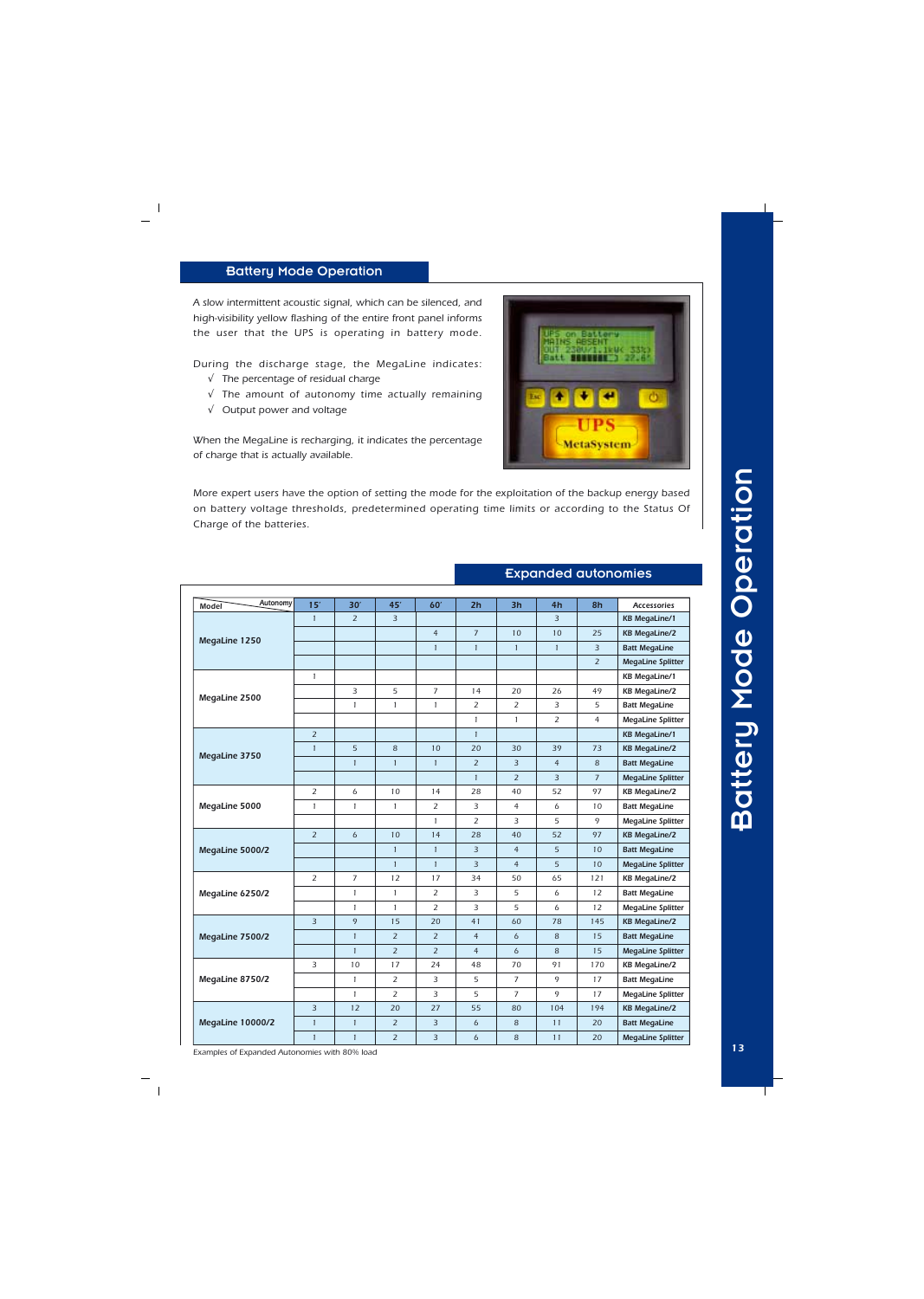### *Scalability - Expanded Power – Increasing redundancy - PW1250*



*All the models (except for the MegaLine 5000 single cabinet and the MegaLine 10000 double cabinet) can be increased in power in order to satisfy the requirements of the user. Installation is very simple. Expanding power: the additional board must be fitted along with an extra battery kit. Increasing redundancy: the board can be fitted without the corresponding kit of batteries\*.*

### *Scalability - Expanded Autonomy - KB MegaLine/1 - KB MegaLine/2*

*All the MegaLine models can be expanded in autonomy by fitting kits of 3, 12V - 9Ah batteries inside their battery cabinet (max. 4 in the single cabinet, max 10 in the battery cabinet of double cabinet models) or in additional battery cabinets.*





### *Additional battery cabinets - Batt MegaLine*

*It is possible to connect additional battery cabinets (optional) in parallel in order to expand autonomy using the bespoke MegaLine splitter cables. There is no theoretical limit to the number of cabinets that can be connected given the low battery voltage of the MegaLine range. In fact, with the 36 V kits it is possible to create a parallel of batteries with many legs, increasing the degree of redundancy of the system.*

### *Additional Battery charger - CB36*

*An additional CB36, 7A battery charger can be fitted inside the dedicated housing in the battery cabinets. This reduces the overall recharge time and is particularly useful when a large number of extra battery kits have been fitted.*





### *Manual maintenance bypass - BP/1 - BP/2*

*The manual maintenance bypass makes it possible to remove the UPS from its original application without interrupting the power supply to the load so that it is possible to complete any job that needs to be done with the UPS switched off: maintenance, upgrades, and expansions of power or autonomy. It replaces the rear connector and can be easily disconnected from the UPS. Available in two versions for the single (BP/1) or double cabinet (BP/2).*

### *Relay Interface*

*The interface is used to signal the operating status of the MegaLine range of UPS by opening or closing the insulated contacts of a relay. The interface indicates mains operation, battery operation, low batteries (autonomy reserve) and anomaly (overload or internal anomaly). Maximum capacity of the relay contacts: 1A (150Vdc or 125Vac).*





### *Air filter*

*It is possible to fit an air filter inside the front grill of the MegaLines for applications in critical industrial environments in order to prevent dust or small objects being sucked up inside the UPS. The lapse between the internal and external temperatures is measured and is used to signal when the filter must be cleaned. This information is provided automatically by the LCD display.*